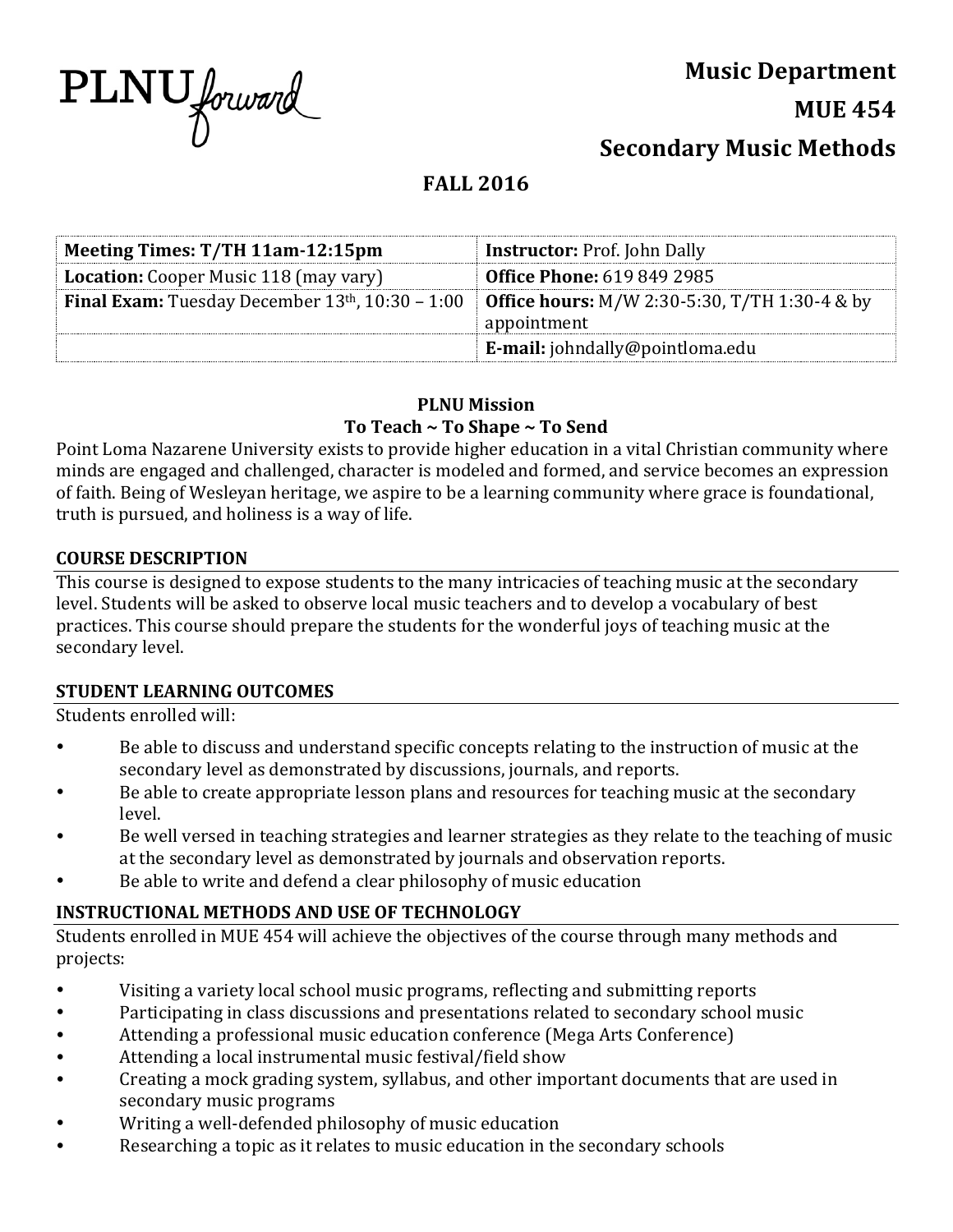Students are expected to use CANVAS to submit assignments. Correspondence will be limited to Canvas and official PLNU email addresses. Students are required to bring a web-enabled device to each class session. 

## **REQUIRED TEXTS AND RECOMMENDED RESOURCES**

**Teaching music with Purpose** by Peter Loel Boonshaft (2006) ISBN- 978-1-57463-076-3 - (Kindle Approved)

**Teaching Instrumental Music: Developing the Complete Band Program** By Shelley Jagow (2007) ISBN-13: 9781574630817 

#### *Additional Resources:*

**Teaching Band with Excellence** 

ISBN - 9780849707889

#### **Membership with CMEA / NAfME**

http://www.cmeasbs.com/membership.html

#### **DATES TO CALENDAR**

You are required to attend the Mega Arts Conference on **THURSDAY, OCTOBER 13th at Balboa Park (9-3).**

Plan to attend the PLNU Concert Band Concert November 17th @ 7:30pm.

#### **SOME TOPICS TO BE COVERED**

- Curriculum design
- Common Core Standards
- Grading systems
- Lessons plans
- Planning and assessment
- Discipline
- Music festivals and competitions
- Philosophies of music education
- Professional organizations
- Public relations
- Music literature

## **PLNU ATTENDANCE AND PARTICIPATION POLICY**

Regular and punctual attendance at all classes is considered essential to optimum academic achievement. If the student is absent from more than 10 percent of class meetings (three sessions), the faculty member can file a written report, which may result in de-enrollment. If the absences exceed 20 percent (six sessions), the student may be de-enrolled without notice until the university drop date or, after that date, receive the appropriate grade for their work and participation. See Academic Policies in the Undergraduate Academic Catalog.

#### **ASSESSMENT AND GRADING**

All work must be submitted by the posted deadline. Make up work will not be assigned for late assignments. All "Required Assignments" must be complete to pass the course.

| Attendance, Journals, etc       | <b>30%</b>      |
|---------------------------------|-----------------|
| Projects/Assignments            | 30%             |
| <b>Observations and Reports</b> | 30%             |
| Philosophy                      | 10 <sub>%</sub> |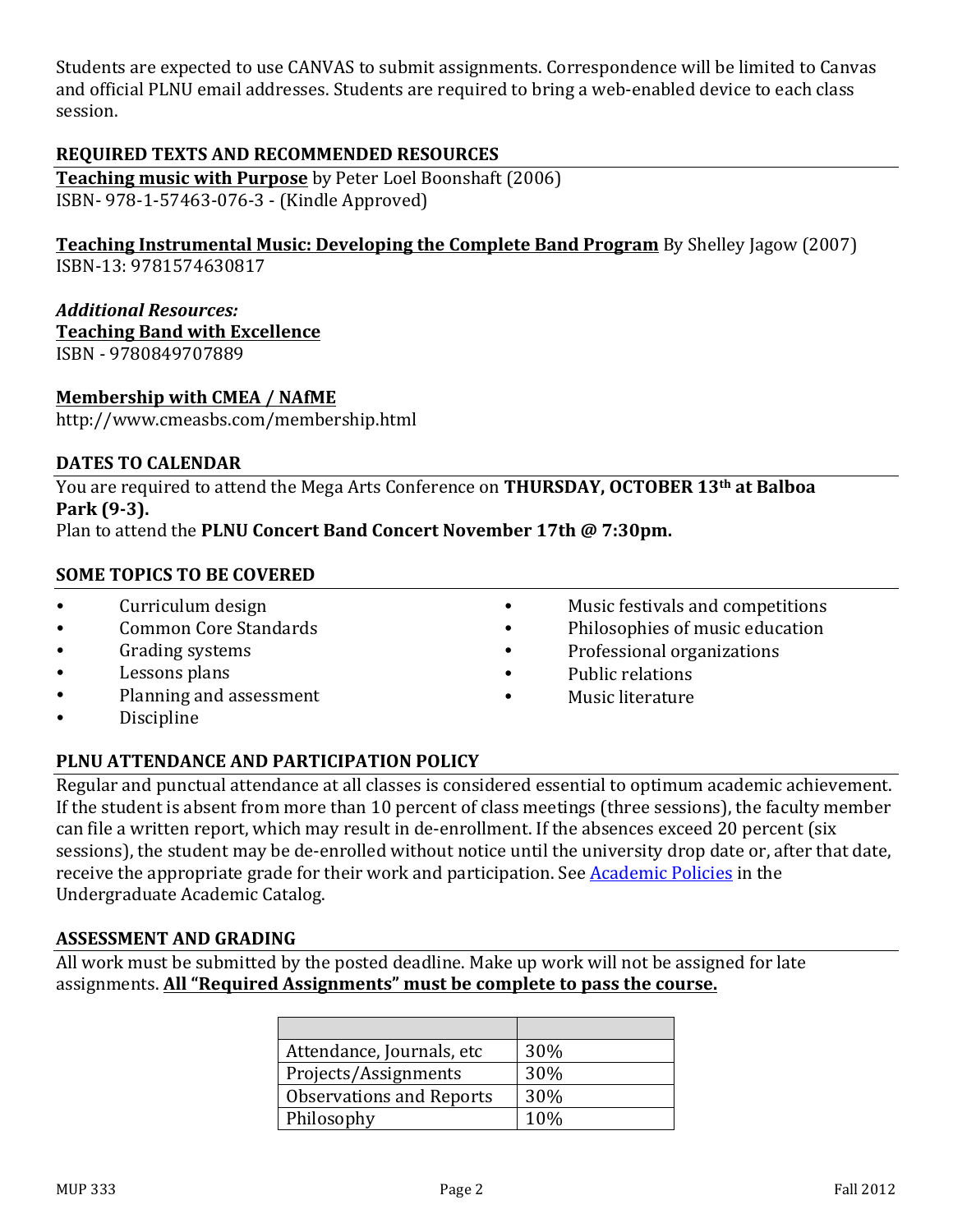Grading for this course is on a fixed scale:

| <b>PERCENTAGE</b> | <b>GRADE</b> | <b>PERCENTAGE</b> | <b>GRADE</b> |
|-------------------|--------------|-------------------|--------------|
| $100--94$         | H            | 76.9---74         |              |
| $93.9--90$        |              | $73.9--70$        | C+           |
| $89.9--87$        | B+           | $69.9 - -67$      | I)+          |
| $86.9 - 84$       |              | $66.9 - -64$      |              |
| $83.9--80$        |              | $63.9--60$        |              |
| $79.9--77$        | C+           | Below 60          |              |

#### **REQUIRED ASSIGNMENTS**

#### **Successful completion of the following assignments is required to pass this course:**

## **Philosophy of Music Education** (Signature Assignment)

The creation of a professional quality philosophy of music education will be considered the signature assignment for this course. Students must attain a proficient level (per rubric) on this assignment to receive a passing grade.

#### **Observations**

It is your responsibility to schedule time to observe local music programs for a minimum of 20 hours. These hours must be documented through the successful submission of completed observation reports. See observation requirements for more specifics.

#### **Final Interview**

A final mock interview will be conducted during finals week.

## **INSTRUCTOR AVAILABILITY**

Students may call or e-mail Prof. Dally for a private conference. I also have an open door policy. If you drop by my office and I am available, please come in.

#### **FINAL EXAMINATION POLICY**

Successful completion of this class requires taking the final examination **on its scheduled day**. The final examination schedule is posted on the Class Schedules site. No requests for early examinations or alternative days will be approved.

#### **PLNU COPYRIGHT POLICY**

Point Loma Nazarene University, as a non-profit educational institution, is entitled by law to use materials protected by the US Copyright Act for classroom education. Any use of those materials outside the class may violate the law.

## **PLNU ACADEMIC HONESTY POLICY**

Students should demonstrate academic honesty by doing original work and by giving appropriate credit to the ideas of others. Academic dishonesty is the act of presenting information, ideas, and/or concepts as one's own when in reality they are the results of another person's creativity and effort. A faculty member who believes a situation involving academic dishonesty has been detected may assign a failing grade for that assignment or examination, or, depending on the seriousness of the offense, for the course. Faculty should follow and students may appeal using the procedure in the university Catalog. See Academic Policies for definitions of kinds of academic dishonesty and for further policy information.